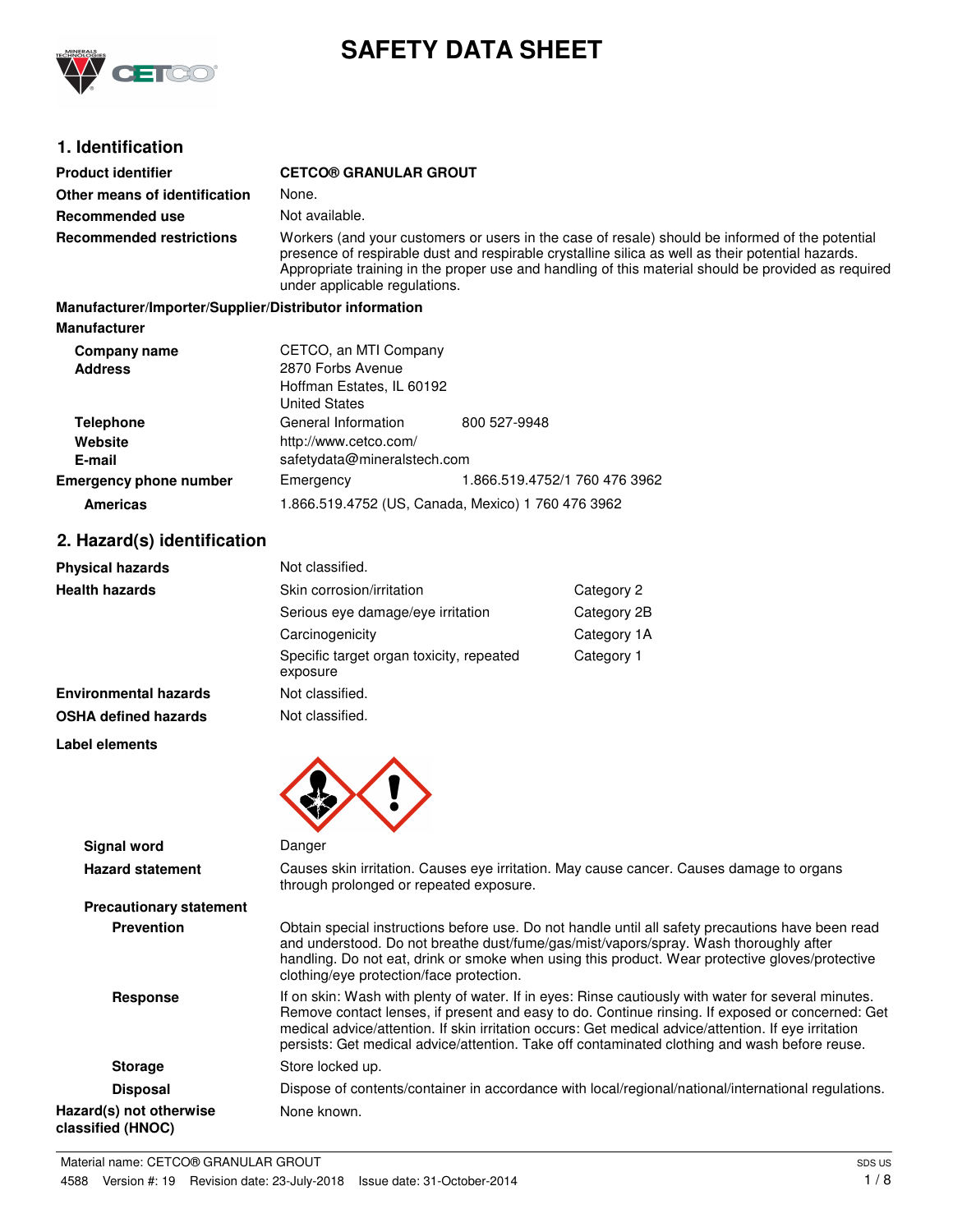**Supplemental information** 15.24% of the mixture consists of component(s) of unknown acute oral toxicity. 16.99% of the mixture consists of component(s) of unknown acute dermal toxicity. 16.99% of the mixture consists of component(s) of unknown acute hazards to the aquatic environment. 16.99% of the mixture consists of component(s) of unknown long-term hazards to the aquatic environment.

#### **3. Composition/information on ingredients**

| <b>Mixtures</b>                                                              |                                                                                                                                                                                                                                                        |                   |           |
|------------------------------------------------------------------------------|--------------------------------------------------------------------------------------------------------------------------------------------------------------------------------------------------------------------------------------------------------|-------------------|-----------|
| <b>Chemical name</b>                                                         | Common name and synonyms                                                                                                                                                                                                                               | <b>CAS number</b> | $\%$      |
| <b>TRADE SECRET*</b>                                                         |                                                                                                                                                                                                                                                        | Proprietary*      | 10        |
| QUARTZ (SIO2)                                                                |                                                                                                                                                                                                                                                        | 14808-60-7        | $5 - 10$  |
| <b>CRISTOBALITE</b>                                                          |                                                                                                                                                                                                                                                        | 14464-46-1        | $1 - < 3$ |
| <b>TRADE SECRET*</b>                                                         |                                                                                                                                                                                                                                                        | Proprietary*      | 1.25      |
| Other components below reportable levels                                     |                                                                                                                                                                                                                                                        |                   | $80 - 90$ |
|                                                                              | *Designates that a specific chemical identity and/or percentage of composition has been withheld as a trade secret.                                                                                                                                    |                   |           |
| <b>Composition comments</b>                                                  | Occupational Exposure Limits for constituents are listed in Section 8.                                                                                                                                                                                 |                   |           |
| 4. First-aid measures                                                        |                                                                                                                                                                                                                                                        |                   |           |
| <b>Inhalation</b>                                                            | Move to fresh air. Call a physician if symptoms develop or persist.                                                                                                                                                                                    |                   |           |
| <b>Skin contact</b>                                                          | Remove contaminated clothing. Wash with plenty of soap and water. If skin irritation occurs: Get<br>medical advice/attention. Wash contaminated clothing before reuse.                                                                                 |                   |           |
| Eye contact                                                                  | Immediately flush eyes with plenty of water for at least 15 minutes. Remove contact lenses, if<br>present and easy to do. Continue rinsing. Get medical attention if irritation develops and persists.                                                 |                   |           |
| Ingestion                                                                    | Rinse mouth. Get medical attention if symptoms occur.                                                                                                                                                                                                  |                   |           |
| <b>Most important</b><br>symptoms/effects, acute and<br>delayed              | Irritation of eyes. Exposed individuals may experience eye tearing, redness, and discomfort. Skin<br>irritation. May cause redness and pain. Prolonged exposure may cause chronic effects.                                                             |                   |           |
| Indication of immediate<br>medical attention and special<br>treatment needed | Provide general supportive measures and treat symptomatically. Keep victim under observation.<br>Symptoms may be delayed.                                                                                                                              |                   |           |
| <b>General information</b>                                                   | IF exposed or concerned: Get medical advice/attention. If you feel unwell, seek medical advice<br>(show the label where possible). Ensure that medical personnel are aware of the material(s)<br>involved, and take precautions to protect themselves. |                   |           |
| 5. Fire-fighting measures                                                    |                                                                                                                                                                                                                                                        |                   |           |
| Suitable extinguishing media                                                 | Water fog. Foam. Dry chemical powder. Carbon dioxide (CO2).                                                                                                                                                                                            |                   |           |
| Unsuitable extinguishing<br>media                                            | Do not use water jet as an extinguisher, as this will spread the fire.                                                                                                                                                                                 |                   |           |
| Specific hazards arising from<br>the chemical                                | During fire, gases hazardous to health may be formed.                                                                                                                                                                                                  |                   |           |
| Special protective equipment                                                 | Self-contained breathing apparatus and full protective clothing must be worn in case of fire.                                                                                                                                                          |                   |           |

**and precautions for firefighters Fire fighting Move containers from fire area if you can do so without risk. equipment/instructions Specific methods** Use standard firefighting procedures and consider the hazards of other involved materials. General fire hazards **No unusual fire or explosion hazards noted.** 

#### **6. Accidental release measures**

Keep unnecessary personnel away. Keep people away from and upwind of spill/leak. Wear appropriate protective equipment and clothing during clean-up. Do not touch damaged containers or spilled material unless wearing appropriate protective clothing. Ensure adequate ventilation. Local authorities should be advised if significant spillages cannot be contained. For personal protection, see section 8 of the SDS. **Personal precautions, protective equipment and emergency procedures**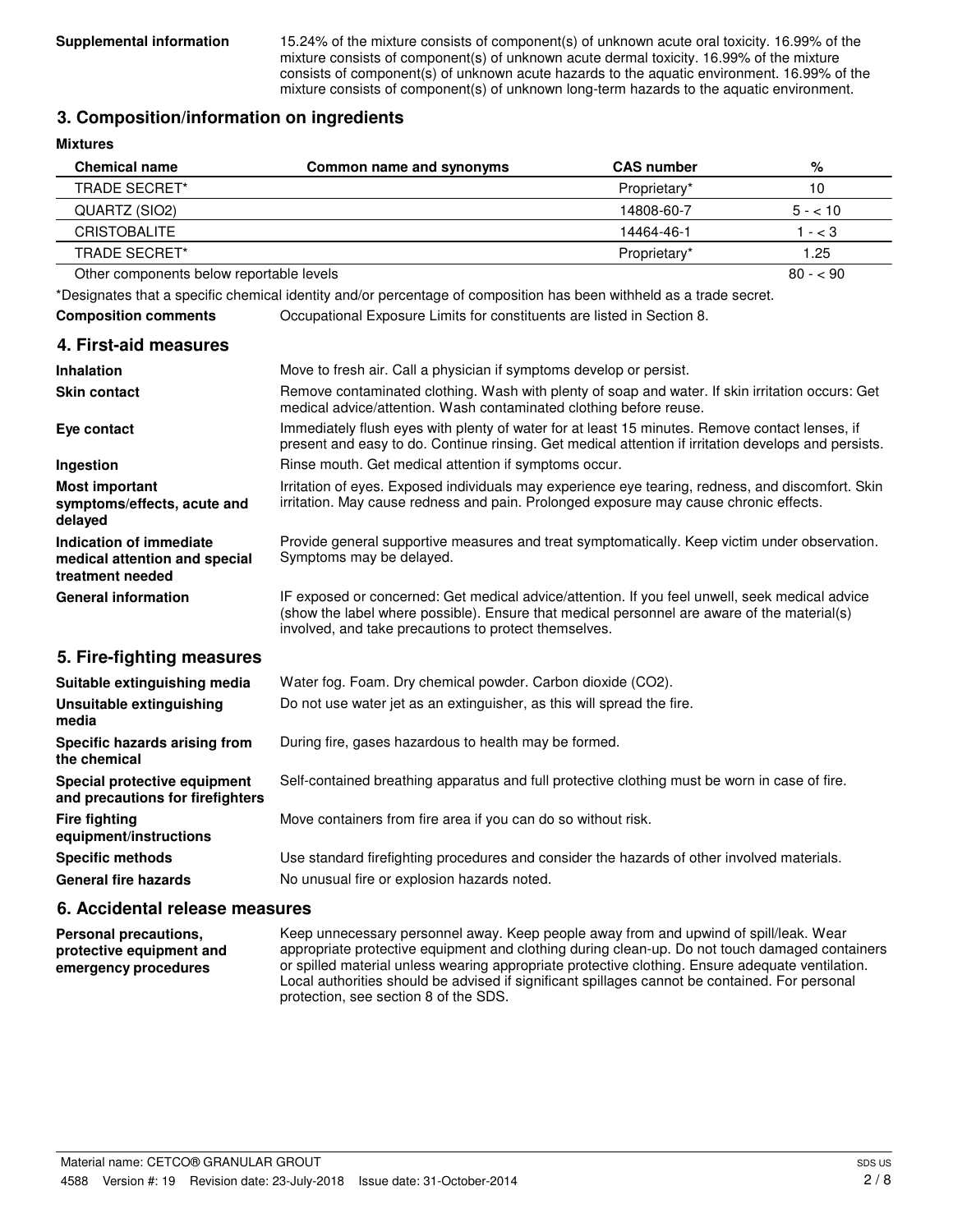| Methods and materials for<br>containment and cleaning up        | This product is miscible in water.                                                                                                                                                                                                                                                                                                                                                                                                                                                                                                                                             |
|-----------------------------------------------------------------|--------------------------------------------------------------------------------------------------------------------------------------------------------------------------------------------------------------------------------------------------------------------------------------------------------------------------------------------------------------------------------------------------------------------------------------------------------------------------------------------------------------------------------------------------------------------------------|
|                                                                 | Large Spills: Stop the flow of material, if this is without risk. Dike the spilled material, where this is<br>possible. Absorb in vermiculite, dry sand or earth and place into containers. Following product<br>recovery, flush area with water.                                                                                                                                                                                                                                                                                                                              |
|                                                                 | Small Spills: Wipe up with absorbent material (e.g. cloth, fleece). Clean surface thoroughly to<br>remove residual contamination.                                                                                                                                                                                                                                                                                                                                                                                                                                              |
|                                                                 | Never return spills to original containers for re-use. Put material in suitable, covered, labeled<br>containers. For waste disposal, see section 13 of the SDS.                                                                                                                                                                                                                                                                                                                                                                                                                |
| <b>Environmental precautions</b>                                | Avoid discharge into drains, water courses or onto the ground.                                                                                                                                                                                                                                                                                                                                                                                                                                                                                                                 |
| 7. Handling and storage                                         |                                                                                                                                                                                                                                                                                                                                                                                                                                                                                                                                                                                |
| Precautions for safe handling                                   | Obtain special instructions before use. Do not handle until all safety precautions have been read<br>and understood. Keep formation of airborne dusts to a minimum. Provide appropriate exhaust<br>ventilation at places where dust is formed. Do not breathe dust. Avoid contact with eyes, skin, and<br>clothing. Avoid prolonged exposure. When using, do not eat, drink or smoke. Should be handled in<br>closed systems, if possible. Wear appropriate personal protective equipment. Wash hands<br>thoroughly after handling. Observe good industrial hygiene practices. |
| Conditions for safe storage,<br>including any incompatibilities | Store locked up. Store in tightly closed container. Keep out of the reach of children. Store away<br>from incompatible materials (see Section 10 of the SDS).                                                                                                                                                                                                                                                                                                                                                                                                                  |
|                                                                 |                                                                                                                                                                                                                                                                                                                                                                                                                                                                                                                                                                                |

### **8. Exposure controls/personal protection**

#### **Occupational exposure limits**

The following constituents are the only constituents of the product which have a PEL, TLV or other recommended exposure limit. At this time, the other constituents have no known exposure limits.

|  |  | US. OSHA Table Z-1 Limits for Air Contaminants (29 CFR 1910.1000) |  |  |
|--|--|-------------------------------------------------------------------|--|--|
|  |  |                                                                   |  |  |

| <b>Components</b>                        | <b>Type</b> | Value              | Form                 |
|------------------------------------------|-------------|--------------------|----------------------|
| <b>CRISTOBALITE (CAS</b><br>14464-46-1)  | PEL         | $0.05$ mg/m $3$    | Respirable dust.     |
| QUARTZ (SIO2) (CAS<br>14808-60-7)        | PEL         | $0.05$ mg/m $3$    | Respirable dust.     |
| <b>TRADE SECRET</b>                      | PEL         | $5 \text{ mg/m}$ 3 | Respirable fraction. |
|                                          |             | 15 mg/m3           | Total dust.          |
| US. OSHA Table Z-3 (29 CFR 1910.1000)    |             |                    |                      |
| <b>Components</b>                        | <b>Type</b> | Value              | Form                 |
| CRISTOBALITE (CAS<br>14464-46-1)         | <b>TWA</b>  | $0.05$ mg/m $3$    | Respirable.          |
|                                          |             | 1.2 mppcf          | Respirable.          |
| QUARTZ (SIO2) (CAS<br>14808-60-7)        | <b>TWA</b>  | $0.1$ mg/m $3$     | Respirable.          |
|                                          |             | 2.4 mppcf          | Respirable.          |
| <b>TRADE SECRET</b>                      | <b>TWA</b>  | 50 mppcf           |                      |
| <b>Constituents</b>                      | <b>Type</b> | Value              | <b>Form</b>          |
| <b>INERT OR NUISANCE</b><br><b>DUSTS</b> | <b>TWA</b>  | $5$ mg/m $3$       | Respirable fraction. |
|                                          |             | $15$ mg/m $3$      | Total dust.          |
|                                          |             | 50 mppcf           | Total dust.          |
|                                          |             | 15 mppcf           | Respirable fraction. |
| <b>US. ACGIH Threshold Limit Values</b>  |             |                    |                      |
| <b>Components</b>                        | <b>Type</b> | Value              | Form                 |
| <b>CRISTOBALITE (CAS</b><br>14464-46-1)  | <b>TWA</b>  | $0.025$ mg/m3      | Respirable fraction. |
| QUARTZ (SIO2) (CAS<br>14808-60-7)        | <b>TWA</b>  | $0.025$ mg/m3      | Respirable fraction. |
| <b>TRADE SECRET</b>                      | <b>TWA</b>  | 1 $mg/m3$          | Respirable fraction. |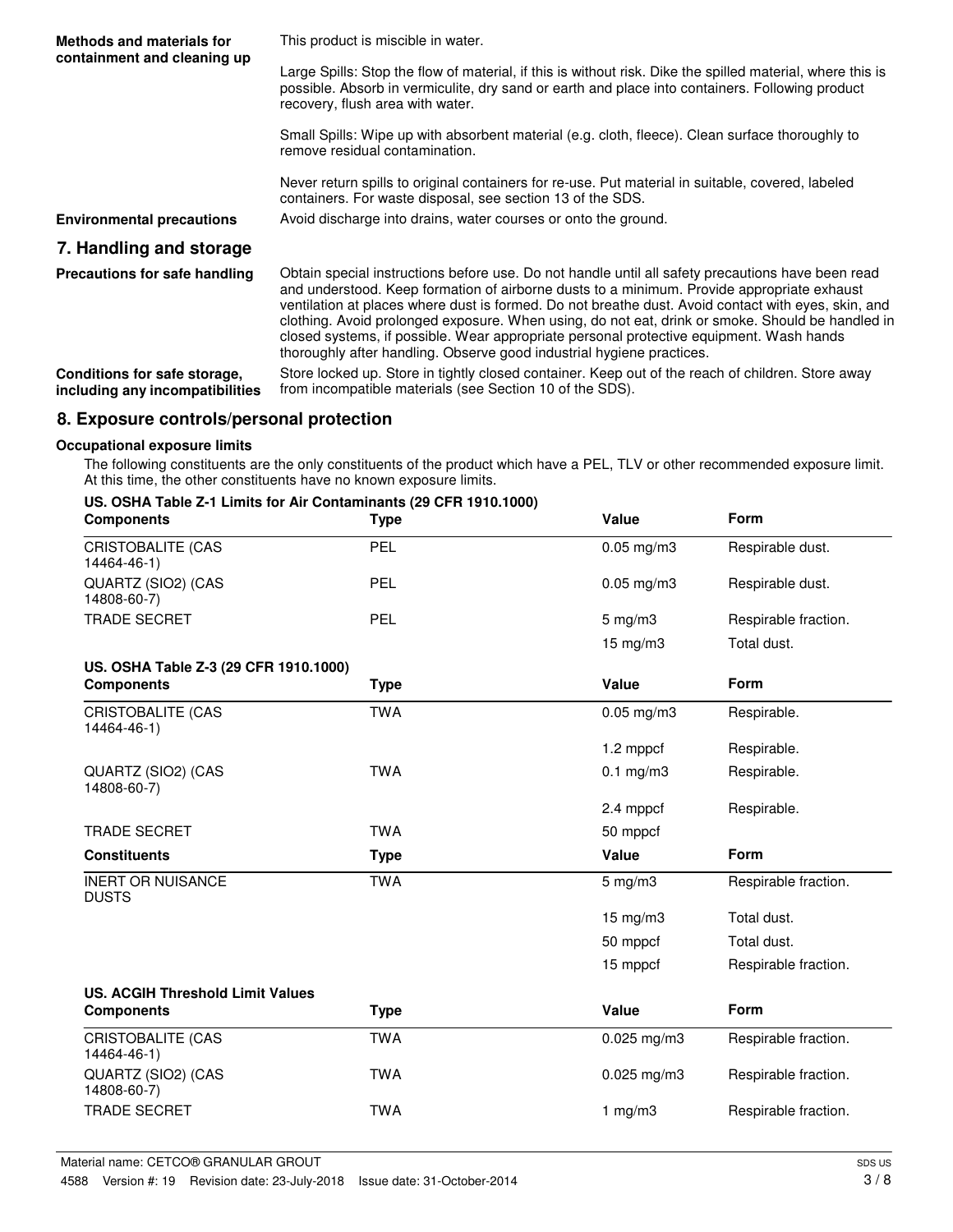| US. NIOSH: Pocket Guide to Chemical Hazards      |                                                                                                                                                                                                                                                                                                                                                                                                                                                      |                    |                  |  |
|--------------------------------------------------|------------------------------------------------------------------------------------------------------------------------------------------------------------------------------------------------------------------------------------------------------------------------------------------------------------------------------------------------------------------------------------------------------------------------------------------------------|--------------------|------------------|--|
| <b>Components</b>                                | Type                                                                                                                                                                                                                                                                                                                                                                                                                                                 | Value              | <b>Form</b>      |  |
| <b>CRISTOBALITE (CAS</b><br>14464-46-1)          | <b>TWA</b>                                                                                                                                                                                                                                                                                                                                                                                                                                           | $0.05$ mg/m $3$    | Respirable dust. |  |
| QUARTZ (SIO2) (CAS<br>14808-60-7)                | <b>TWA</b>                                                                                                                                                                                                                                                                                                                                                                                                                                           | $0.05$ mg/m $3$    | Respirable dust. |  |
| <b>TRADE SECRET</b>                              | <b>TWA</b>                                                                                                                                                                                                                                                                                                                                                                                                                                           | $5 \text{ mg/m}$ 3 | Respirable.      |  |
|                                                  |                                                                                                                                                                                                                                                                                                                                                                                                                                                      | 10 mg/m $3$        | Total            |  |
| <b>Biological limit values</b>                   | No biological exposure limits noted for the ingredient(s).                                                                                                                                                                                                                                                                                                                                                                                           |                    |                  |  |
| <b>Exposure guidelines</b>                       | Occupational exposure to nuisance dust (total and respirable) and respirable crystalline silica<br>should be monitored and controlled.                                                                                                                                                                                                                                                                                                               |                    |                  |  |
| Appropriate engineering<br>controls              | Good general ventilation (typically 10 air changes per hour) should be used. Ventilation rates<br>should be matched to conditions. If applicable, use process enclosures, local exhaust ventilation,<br>or other engineering controls to maintain airborne levels below recommended exposure limits. If<br>exposure limits have not been established, maintain airborne levels to an acceptable level. Provide<br>eyewash station and safety shower. |                    |                  |  |
|                                                  | Individual protection measures, such as personal protective equipment                                                                                                                                                                                                                                                                                                                                                                                |                    |                  |  |
| Eye/face protection                              | Wear safety glasses with side shields (or goggles). Applicable for industrial settings only.                                                                                                                                                                                                                                                                                                                                                         |                    |                  |  |
| <b>Skin protection</b><br><b>Hand protection</b> | Wear appropriate chemical resistant gloves. Applicable for industrial settings only.                                                                                                                                                                                                                                                                                                                                                                 |                    |                  |  |
| <b>Other</b>                                     | Wear appropriate chemical resistant clothing. Use of an impervious apron is recommended.<br>Applicable for industrial settings only.                                                                                                                                                                                                                                                                                                                 |                    |                  |  |
| <b>Respiratory protection</b>                    | Use a particulate filter respirator for particulate concentrations exceeding the Occupational<br>Exposure Limit. Applicable for industrial settings only.                                                                                                                                                                                                                                                                                            |                    |                  |  |

**Thermal hazards** Wear appropriate thermal protective clothing, when necessary.

Observe any medical surveillance requirements. Always observe good personal hygiene measures, such as washing after handling the material and before eating, drinking, and/or smoking. Routinely wash work clothing and protective equipment to remove contaminants. **General hygiene considerations**

## **9. Physical and chemical properties**

| Appearance                                   |                       |
|----------------------------------------------|-----------------------|
| <b>Physical state</b>                        | Solid.                |
| Form                                         | Solid.                |
| Color                                        | Not available.        |
| Odor                                         | Not available.        |
| <b>Odor threshold</b>                        | Not available.        |
| рH                                           | $7 - 9$<br>$7 - 9$    |
| Melting point/freezing point                 | Not available.        |
| Initial boiling point and boiling<br>range   | Not available.        |
| <b>Flash point</b>                           | Non-flammable         |
| <b>Evaporation rate</b>                      | Not available.        |
| Flammability (solid, gas)                    | Not available.        |
| Upper/lower flammability or explosive limits |                       |
| <b>Flammability limit - lower</b><br>(%)     | Non-explosive         |
| <b>Flammability limit - upper</b><br>(%)     | Non-explosive         |
| Explosive limit - lower (%)                  | Not available.        |
| Explosive limit - upper (%)                  | Not available.        |
| Vapor pressure                               | 0.00001 hPa estimated |
| <b>Vapor density</b>                         | Not available.        |
| <b>Relative density</b>                      | Not available.        |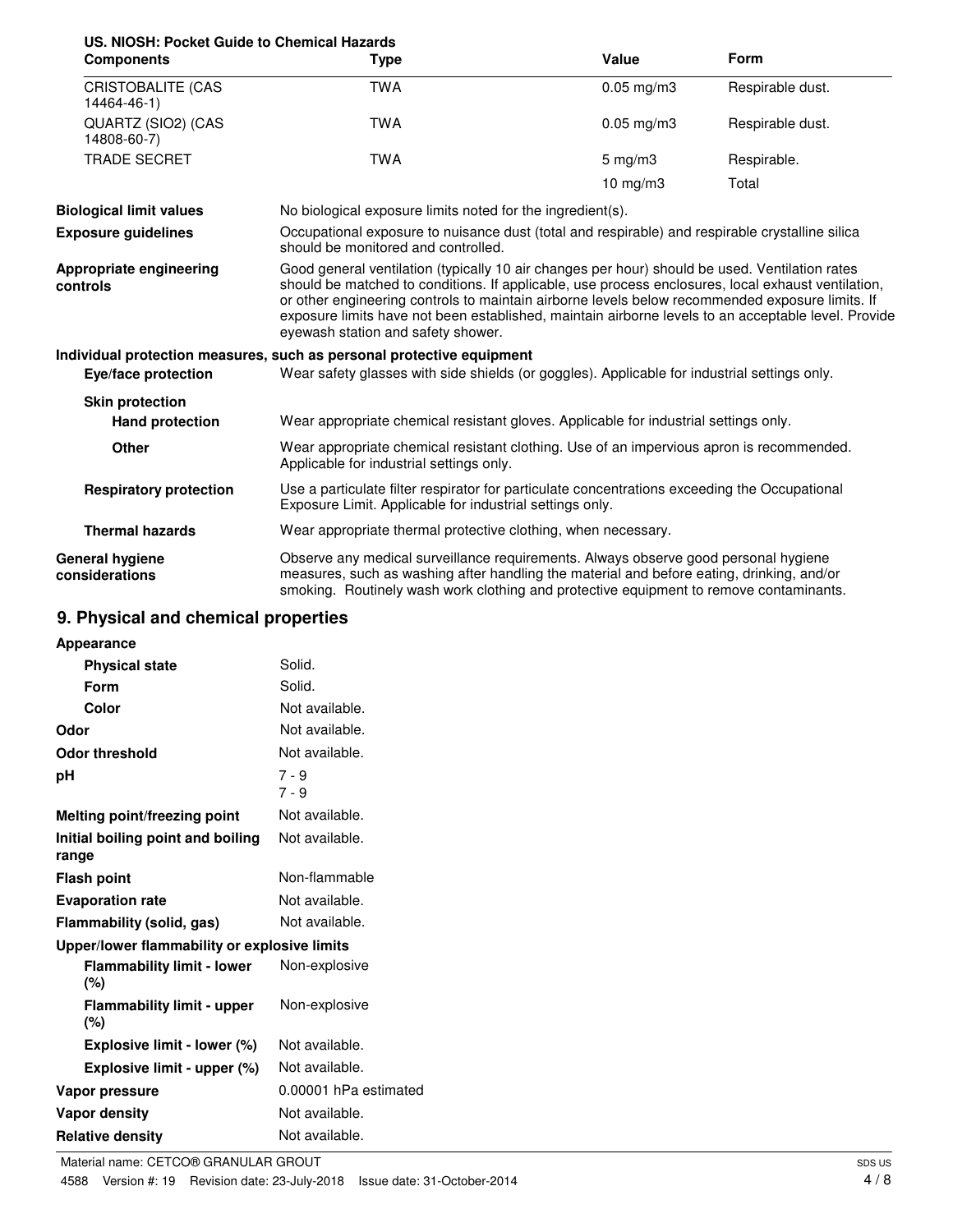| Solubility(ies)                                   |                                                                                                                            |
|---------------------------------------------------|----------------------------------------------------------------------------------------------------------------------------|
| Solubility (water)                                | Negligible                                                                                                                 |
| <b>Partition coefficient</b><br>(n-octanol/water) | Not available.                                                                                                             |
| <b>Auto-ignition temperature</b>                  | Not available.                                                                                                             |
| <b>Decomposition temperature</b>                  | Not available.                                                                                                             |
| <b>Viscosity</b>                                  | Not available.                                                                                                             |
| <b>Other information</b>                          |                                                                                                                            |
| <b>Density</b>                                    | 2.15 g/cm3 estimated                                                                                                       |
| <b>Explosive properties</b>                       | Not explosive.                                                                                                             |
| <b>Oxidizing properties</b>                       | Not oxidizing.                                                                                                             |
| <b>Percent volatile</b>                           | 0 % estimated                                                                                                              |
| <b>Specific gravity</b>                           | 2.15 estimated                                                                                                             |
| <b>VOC</b>                                        | CARB                                                                                                                       |
| 10. Stability and reactivity                      |                                                                                                                            |
| <b>Reactivity</b>                                 | The product is stable and non-reactive under normal conditions of use, storage and transport.                              |
| <b>Chemical stability</b>                         | Material is stable under normal conditions.                                                                                |
| <b>Possibility of hazardous</b><br>reactions      | No dangerous reaction known under conditions of normal use.                                                                |
| <b>Conditions to avoid</b>                        | Keep away from heat, hot surfaces, sparks, open flames and other ignition sources. Contact with<br>incompatible materials. |
| Incompatible materials                            | Powerful oxidizers. Chlorine.                                                                                              |
| <b>Hazardous decomposition</b>                    | No hazardous decomposition products are known.                                                                             |

# **11. Toxicological information**

**products**

#### **Information on likely routes of exposure**

| <b>Inhalation</b>                                                                  | Prolonged inhalation may be harmful.                                                                                                         |
|------------------------------------------------------------------------------------|----------------------------------------------------------------------------------------------------------------------------------------------|
| <b>Skin contact</b>                                                                | Causes skin irritation.                                                                                                                      |
| Eye contact                                                                        | Causes eve irritation.                                                                                                                       |
| Ingestion                                                                          | Expected to be a low ingestion hazard.                                                                                                       |
| Symptoms related to the<br>physical, chemical and<br>toxicological characteristics | Irritation of eyes. Exposed individuals may experience eye tearing, redness, and discomfort. Skin<br>irritation. May cause redness and pain. |

#### **Information on toxicological effects**

| <b>Acute toxicity</b>         | Not known.     |                     |
|-------------------------------|----------------|---------------------|
| <b>Product</b>                | <b>Species</b> | <b>Test Results</b> |
| CETCO® GRANULAR GROUT         |                |                     |
| <b>Acute</b>                  |                |                     |
| Inhalation                    |                |                     |
| LC50                          | Rat            | 200 mg/l/4h         |
| Oral                          |                |                     |
| LD50                          | Rat            | $>= 5000$ mg/kg     |
| <b>Components</b>             | <b>Species</b> | <b>Test Results</b> |
| CRISTOBALITE (CAS 14464-46-1) |                |                     |
| <b>Acute</b>                  |                |                     |
| Oral                          |                |                     |
| LD50                          | Rat            | > 22500 mg/kg       |
| <b>TRADE SECRET</b>           |                |                     |
| <b>Acute</b>                  |                |                     |
| <b>Dermal</b>                 |                |                     |
| LD50                          | Rat            | 2630 mg/kg          |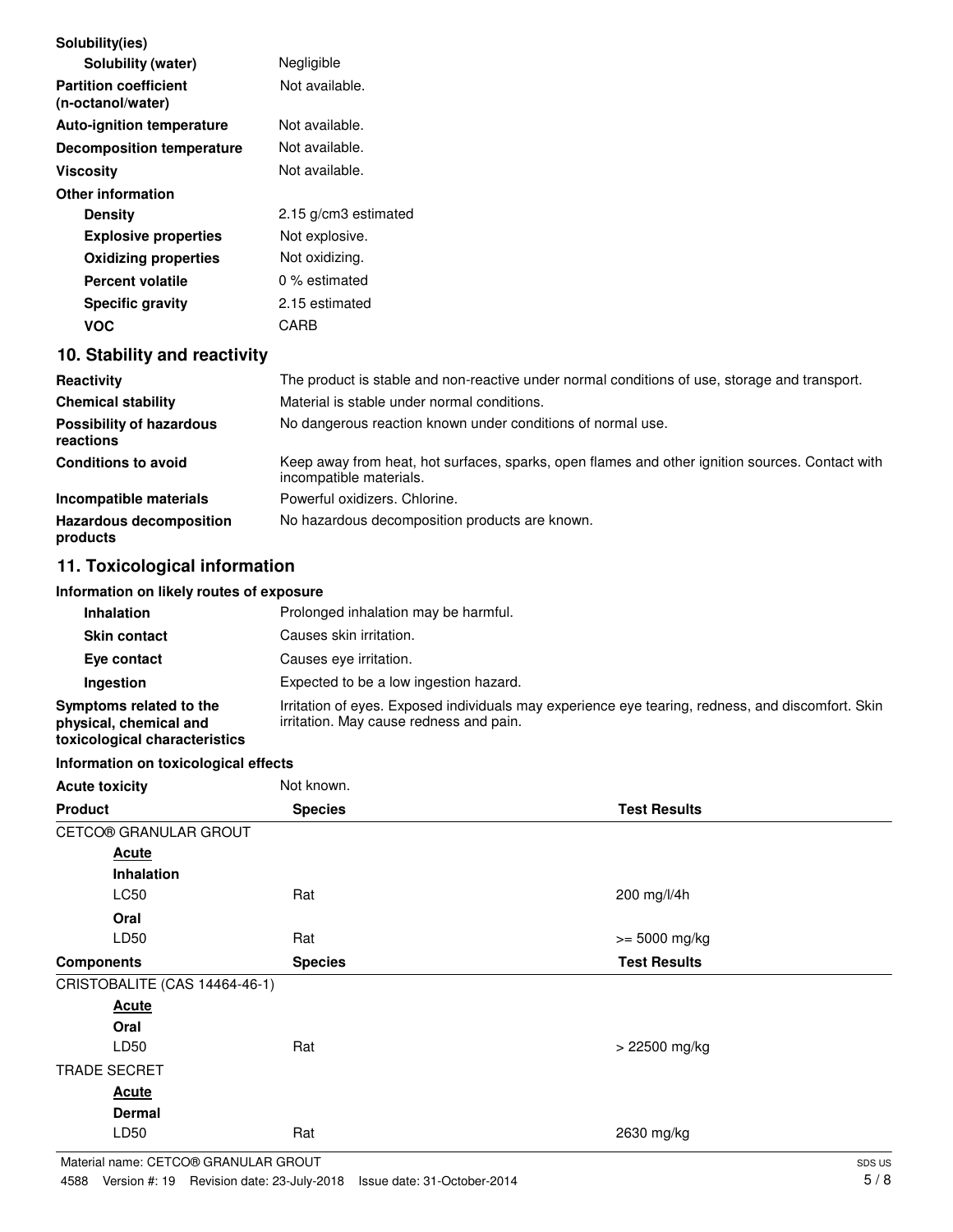| <b>Components</b>                                               | <b>Species</b>                                                                                                                                                                                                                                                                                                                                                                                                                                                                                                                                                                                                                                                                                                                                                                                                                                                                                                                                                                                                                                                                                                                                                                                                                                                                                                                                                                                                                                                                                                                                                                                     |                                                                                          | <b>Test Results</b>                              |
|-----------------------------------------------------------------|----------------------------------------------------------------------------------------------------------------------------------------------------------------------------------------------------------------------------------------------------------------------------------------------------------------------------------------------------------------------------------------------------------------------------------------------------------------------------------------------------------------------------------------------------------------------------------------------------------------------------------------------------------------------------------------------------------------------------------------------------------------------------------------------------------------------------------------------------------------------------------------------------------------------------------------------------------------------------------------------------------------------------------------------------------------------------------------------------------------------------------------------------------------------------------------------------------------------------------------------------------------------------------------------------------------------------------------------------------------------------------------------------------------------------------------------------------------------------------------------------------------------------------------------------------------------------------------------------|------------------------------------------------------------------------------------------|--------------------------------------------------|
| Oral                                                            |                                                                                                                                                                                                                                                                                                                                                                                                                                                                                                                                                                                                                                                                                                                                                                                                                                                                                                                                                                                                                                                                                                                                                                                                                                                                                                                                                                                                                                                                                                                                                                                                    |                                                                                          |                                                  |
| LD50                                                            | Rat                                                                                                                                                                                                                                                                                                                                                                                                                                                                                                                                                                                                                                                                                                                                                                                                                                                                                                                                                                                                                                                                                                                                                                                                                                                                                                                                                                                                                                                                                                                                                                                                |                                                                                          | $1000$ mg/kg                                     |
| <b>Skin corrosion/irritation</b>                                | Causes skin irritation.                                                                                                                                                                                                                                                                                                                                                                                                                                                                                                                                                                                                                                                                                                                                                                                                                                                                                                                                                                                                                                                                                                                                                                                                                                                                                                                                                                                                                                                                                                                                                                            |                                                                                          |                                                  |
| Serious eye damage/eye<br><i>irritation</i>                     | Causes eye irritation.                                                                                                                                                                                                                                                                                                                                                                                                                                                                                                                                                                                                                                                                                                                                                                                                                                                                                                                                                                                                                                                                                                                                                                                                                                                                                                                                                                                                                                                                                                                                                                             |                                                                                          |                                                  |
| Respiratory or skin sensitization                               |                                                                                                                                                                                                                                                                                                                                                                                                                                                                                                                                                                                                                                                                                                                                                                                                                                                                                                                                                                                                                                                                                                                                                                                                                                                                                                                                                                                                                                                                                                                                                                                                    |                                                                                          |                                                  |
| <b>Respiratory sensitization</b>                                | Not a respiratory sensitizer.                                                                                                                                                                                                                                                                                                                                                                                                                                                                                                                                                                                                                                                                                                                                                                                                                                                                                                                                                                                                                                                                                                                                                                                                                                                                                                                                                                                                                                                                                                                                                                      |                                                                                          |                                                  |
| <b>Skin sensitization</b>                                       |                                                                                                                                                                                                                                                                                                                                                                                                                                                                                                                                                                                                                                                                                                                                                                                                                                                                                                                                                                                                                                                                                                                                                                                                                                                                                                                                                                                                                                                                                                                                                                                                    | This product is not expected to cause skin sensitization.                                |                                                  |
| <b>Germ cell mutagenicity</b>                                   | mutagenic or genotoxic.                                                                                                                                                                                                                                                                                                                                                                                                                                                                                                                                                                                                                                                                                                                                                                                                                                                                                                                                                                                                                                                                                                                                                                                                                                                                                                                                                                                                                                                                                                                                                                            | No data available to indicate product or any components present at greater than 0.1% are |                                                  |
| Carcinogenicity                                                 | In 1997, IARC (the International Agency for Research on Cancer) concluded that crystalline silica<br>inhaled from occupational sources can cause lung cancer in humans. However in making the<br>overall evaluation, IARC noted that "carcinogenicity was not detected in all industrial<br>circumstances studied. Carcinogenicity may be dependent on inherent characteristics of the<br>crystalline silica or on external factors affecting its biological activity or distribution of its<br>polymorphs." (IARC Monographs on the evaluation of the carcinogenic risks of chemicals to<br>humans, Silica, silicates dust and organic fibres, 1997, Vol. 68, IARC, Lyon, France.) In June<br>2003, SCOEL (the EU Scientific Committee on Occupational Exposure Limits) concluded that the<br>main effect in humans of the inhalation of respirable crystalline silica dust is silicosis. "There is<br>sufficient information to conclude that the relative risk of lung cancer is increased in persons with<br>silicosis (and, apparently, not in employees without silicosis exposed to silica dust in quarries and<br>in the ceramic industry). Therefore, preventing the onset of silicosis will also reduce the cancer<br>risk" (SCOEL SUM Doc 94-final, June 2003) According to the current state of the art, worker<br>protection against silicosis can be consistently assured by respecting the existing regulatory<br>occupational exposure limits. May cause cancer. Occupational exposure to respirable dust and<br>respirable crystalline silica should be monitored and controlled. |                                                                                          |                                                  |
| IARC Monographs. Overall Evaluation of Carcinogenicity          |                                                                                                                                                                                                                                                                                                                                                                                                                                                                                                                                                                                                                                                                                                                                                                                                                                                                                                                                                                                                                                                                                                                                                                                                                                                                                                                                                                                                                                                                                                                                                                                                    |                                                                                          |                                                  |
| CRISTOBALITE (CAS 14464-46-1)                                   |                                                                                                                                                                                                                                                                                                                                                                                                                                                                                                                                                                                                                                                                                                                                                                                                                                                                                                                                                                                                                                                                                                                                                                                                                                                                                                                                                                                                                                                                                                                                                                                                    | 1 Carcinogenic to humans.                                                                |                                                  |
| QUARTZ (SIO2) (CAS 14808-60-7)                                  |                                                                                                                                                                                                                                                                                                                                                                                                                                                                                                                                                                                                                                                                                                                                                                                                                                                                                                                                                                                                                                                                                                                                                                                                                                                                                                                                                                                                                                                                                                                                                                                                    | 1 Carcinogenic to humans.                                                                |                                                  |
| OSHA Specifically Regulated Substances (29 CFR 1910.1001-1052)  |                                                                                                                                                                                                                                                                                                                                                                                                                                                                                                                                                                                                                                                                                                                                                                                                                                                                                                                                                                                                                                                                                                                                                                                                                                                                                                                                                                                                                                                                                                                                                                                                    |                                                                                          |                                                  |
| CRISTOBALITE (CAS 14464-46-1)<br>QUARTZ (SIO2) (CAS 14808-60-7) |                                                                                                                                                                                                                                                                                                                                                                                                                                                                                                                                                                                                                                                                                                                                                                                                                                                                                                                                                                                                                                                                                                                                                                                                                                                                                                                                                                                                                                                                                                                                                                                                    | Cancer<br>Cancer                                                                         |                                                  |
| US. National Toxicology Program (NTP) Report on Carcinogens     |                                                                                                                                                                                                                                                                                                                                                                                                                                                                                                                                                                                                                                                                                                                                                                                                                                                                                                                                                                                                                                                                                                                                                                                                                                                                                                                                                                                                                                                                                                                                                                                                    |                                                                                          |                                                  |
| CRISTOBALITE (CAS 14464-46-1)                                   |                                                                                                                                                                                                                                                                                                                                                                                                                                                                                                                                                                                                                                                                                                                                                                                                                                                                                                                                                                                                                                                                                                                                                                                                                                                                                                                                                                                                                                                                                                                                                                                                    | Known To Be Human Carcinogen.                                                            |                                                  |
|                                                                 |                                                                                                                                                                                                                                                                                                                                                                                                                                                                                                                                                                                                                                                                                                                                                                                                                                                                                                                                                                                                                                                                                                                                                                                                                                                                                                                                                                                                                                                                                                                                                                                                    |                                                                                          | Reasonably Anticipated to be a Human Carcinogen. |
| QUARTZ (SIO2) (CAS 14808-60-7)                                  |                                                                                                                                                                                                                                                                                                                                                                                                                                                                                                                                                                                                                                                                                                                                                                                                                                                                                                                                                                                                                                                                                                                                                                                                                                                                                                                                                                                                                                                                                                                                                                                                    | Known To Be Human Carcinogen.                                                            |                                                  |
| <b>Reproductive toxicity</b>                                    |                                                                                                                                                                                                                                                                                                                                                                                                                                                                                                                                                                                                                                                                                                                                                                                                                                                                                                                                                                                                                                                                                                                                                                                                                                                                                                                                                                                                                                                                                                                                                                                                    | This product is not expected to cause reproductive or developmental effects.             |                                                  |
| Specific target organ toxicity -<br>single exposure             | Not classified.                                                                                                                                                                                                                                                                                                                                                                                                                                                                                                                                                                                                                                                                                                                                                                                                                                                                                                                                                                                                                                                                                                                                                                                                                                                                                                                                                                                                                                                                                                                                                                                    |                                                                                          |                                                  |
| Specific target organ toxicity -<br>repeated exposure           | Causes damage to organs through prolonged or repeated exposure.                                                                                                                                                                                                                                                                                                                                                                                                                                                                                                                                                                                                                                                                                                                                                                                                                                                                                                                                                                                                                                                                                                                                                                                                                                                                                                                                                                                                                                                                                                                                    |                                                                                          |                                                  |
| <b>Aspiration hazard</b>                                        | Not an aspiration hazard.                                                                                                                                                                                                                                                                                                                                                                                                                                                                                                                                                                                                                                                                                                                                                                                                                                                                                                                                                                                                                                                                                                                                                                                                                                                                                                                                                                                                                                                                                                                                                                          |                                                                                          |                                                  |
| <b>Chronic effects</b>                                          | Causes damage to organs through prolonged or repeated exposure. Prolonged inhalation may be<br>harmful. Prolonged exposure may cause chronic effects.                                                                                                                                                                                                                                                                                                                                                                                                                                                                                                                                                                                                                                                                                                                                                                                                                                                                                                                                                                                                                                                                                                                                                                                                                                                                                                                                                                                                                                              |                                                                                          |                                                  |
| 12. Ecological information                                      |                                                                                                                                                                                                                                                                                                                                                                                                                                                                                                                                                                                                                                                                                                                                                                                                                                                                                                                                                                                                                                                                                                                                                                                                                                                                                                                                                                                                                                                                                                                                                                                                    |                                                                                          |                                                  |
| <b>Ecotoxicity</b>                                              | The product is not classified as environmentally hazardous. However, this does not exclude the<br>possibility that large or frequent spills can have a harmful or damaging effect on the environment.                                                                                                                                                                                                                                                                                                                                                                                                                                                                                                                                                                                                                                                                                                                                                                                                                                                                                                                                                                                                                                                                                                                                                                                                                                                                                                                                                                                              |                                                                                          |                                                  |
| <b>Components</b>                                               |                                                                                                                                                                                                                                                                                                                                                                                                                                                                                                                                                                                                                                                                                                                                                                                                                                                                                                                                                                                                                                                                                                                                                                                                                                                                                                                                                                                                                                                                                                                                                                                                    | <b>Species</b>                                                                           | <b>Test Results</b>                              |
| <b>TRADE SECRET</b>                                             |                                                                                                                                                                                                                                                                                                                                                                                                                                                                                                                                                                                                                                                                                                                                                                                                                                                                                                                                                                                                                                                                                                                                                                                                                                                                                                                                                                                                                                                                                                                                                                                                    |                                                                                          |                                                  |
| <b>Aquatic</b>                                                  |                                                                                                                                                                                                                                                                                                                                                                                                                                                                                                                                                                                                                                                                                                                                                                                                                                                                                                                                                                                                                                                                                                                                                                                                                                                                                                                                                                                                                                                                                                                                                                                                    |                                                                                          |                                                  |
| Crustacea                                                       | EC50                                                                                                                                                                                                                                                                                                                                                                                                                                                                                                                                                                                                                                                                                                                                                                                                                                                                                                                                                                                                                                                                                                                                                                                                                                                                                                                                                                                                                                                                                                                                                                                               | Daphnia                                                                                  | 52 mg/L, 48 Hours                                |
| Fish                                                            | LC50                                                                                                                                                                                                                                                                                                                                                                                                                                                                                                                                                                                                                                                                                                                                                                                                                                                                                                                                                                                                                                                                                                                                                                                                                                                                                                                                                                                                                                                                                                                                                                                               | Fathead minnow (Pimephales promelas) 3930 - 5360 mg/l, 96 hours                          |                                                  |
|                                                                 |                                                                                                                                                                                                                                                                                                                                                                                                                                                                                                                                                                                                                                                                                                                                                                                                                                                                                                                                                                                                                                                                                                                                                                                                                                                                                                                                                                                                                                                                                                                                                                                                    | Fish                                                                                     | 10650 mg/L, 96 Hours                             |
| Persistence and degradability                                   |                                                                                                                                                                                                                                                                                                                                                                                                                                                                                                                                                                                                                                                                                                                                                                                                                                                                                                                                                                                                                                                                                                                                                                                                                                                                                                                                                                                                                                                                                                                                                                                                    | No data is available on the degradability of any ingredients in the mixture.             |                                                  |
| <b>Bioaccumulative potential</b>                                | No data available.                                                                                                                                                                                                                                                                                                                                                                                                                                                                                                                                                                                                                                                                                                                                                                                                                                                                                                                                                                                                                                                                                                                                                                                                                                                                                                                                                                                                                                                                                                                                                                                 |                                                                                          |                                                  |
|                                                                 |                                                                                                                                                                                                                                                                                                                                                                                                                                                                                                                                                                                                                                                                                                                                                                                                                                                                                                                                                                                                                                                                                                                                                                                                                                                                                                                                                                                                                                                                                                                                                                                                    |                                                                                          |                                                  |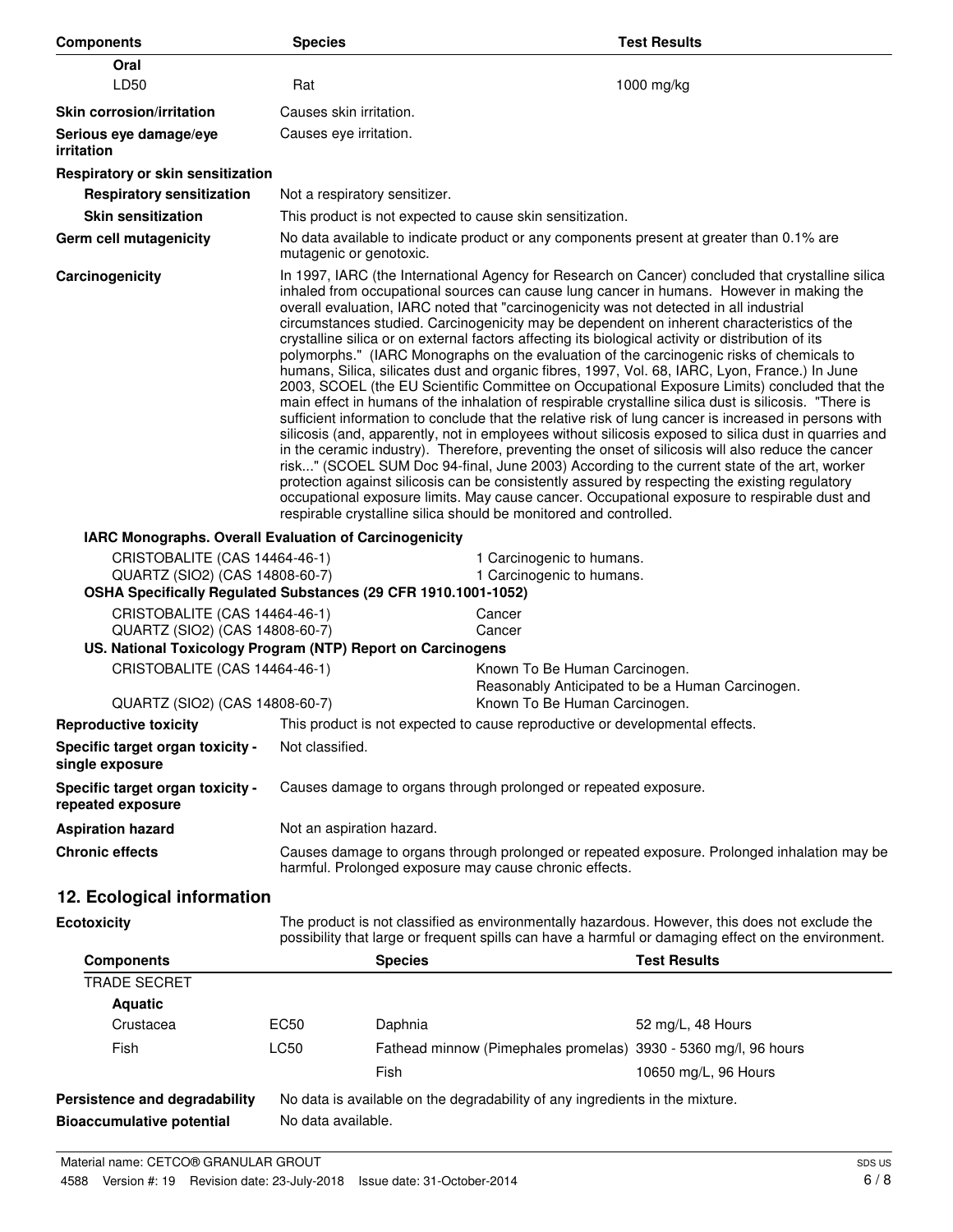| Mobility in soil      | No data available.                                                                           |
|-----------------------|----------------------------------------------------------------------------------------------|
| Other adverse effects | No other adverse environmental effects (e.g. ozone depletion, photochemical ozone creation   |
|                       | potential, endocrine disruption, global warming potential) are expected from this component. |

#### **13. Disposal considerations**

| <b>Disposal instructions</b>             | Collect and reclaim or dispose in sealed containers at licensed waste disposal site. Dispose of<br>contents/container in accordance with local/regional/national/international regulations.                            |
|------------------------------------------|------------------------------------------------------------------------------------------------------------------------------------------------------------------------------------------------------------------------|
| Local disposal regulations               | Dispose in accordance with all applicable regulations.                                                                                                                                                                 |
| Hazardous waste code                     | The waste code should be assigned in discussion between the user, the producer and the waste<br>disposal company.                                                                                                      |
| Waste from residues / unused<br>products | Dispose of in accordance with local regulations. Empty containers or liners may retain some<br>product residues. This material and its container must be disposed of in a safe manner (see:<br>Disposal instructions). |
| <b>Contaminated packaging</b>            | Since emptied containers may retain product residue, follow label warnings even after container is<br>emptied. Empty containers should be taken to an approved waste handling site for recycling or<br>disposal.       |

#### **14. Transport information**

#### **DOT**

Not regulated as dangerous goods.

# **IATA**

Not regulated as dangerous goods.

#### **IMDG**

Not regulated as dangerous goods.

#### **Transport in bulk according to** Not applicable. **Annex II of MARPOL 73/78 and the IBC Code**

#### **15. Regulatory information**

**US federal regulations**

This product is a "Hazardous Chemical" as defined by the OSHA Hazard Communication Standard, 29 CFR 1910.1200.

#### **TSCA Section 12(b) Export Notification (40 CFR 707, Subpt. D)**

Not regulated.

#### **CERCLA Hazardous Substance List (40 CFR 302.4)**

Not listed.

#### **SARA 304 Emergency release notification**

Not regulated.

#### **OSHA Specifically Regulated Substances (29 CFR 1910.1001-1052)**

| CRISTOBALITE (CAS 14464-46-1)  | Cancer                |
|--------------------------------|-----------------------|
| QUARTZ (SIO2) (CAS 14808-60-7) | Cancer                |
| CRISTOBALITE (CAS 14464-46-1)  | lung effects          |
| QUARTZ (SIO2) (CAS 14808-60-7) | lung effects          |
| CRISTOBALITE (CAS 14464-46-1)  | immune system effects |
| QUARTZ (SIO2) (CAS 14808-60-7) | immune system effects |
| CRISTOBALITE (CAS 14464-46-1)  | kidney effects        |
| QUARTZ (SIO2) (CAS 14808-60-7) | kidney effects        |

#### **Superfund Amendments and Reauthorization Act of 1986 (SARA)**

#### **SARA 302 Extremely hazardous substance**

Not listed.

**SARA 311/312 Hazardous** No (Exempt) **chemical**

#### **SARA 313 (TRI reporting)**

Not regulated.

#### **Other federal regulations**

**Clean Air Act (CAA) Section 112 Hazardous Air Pollutants (HAPs) List**

Not regulated.

**Clean Air Act (CAA) Section 112(r) Accidental Release Prevention (40 CFR 68.130)** Not regulated.